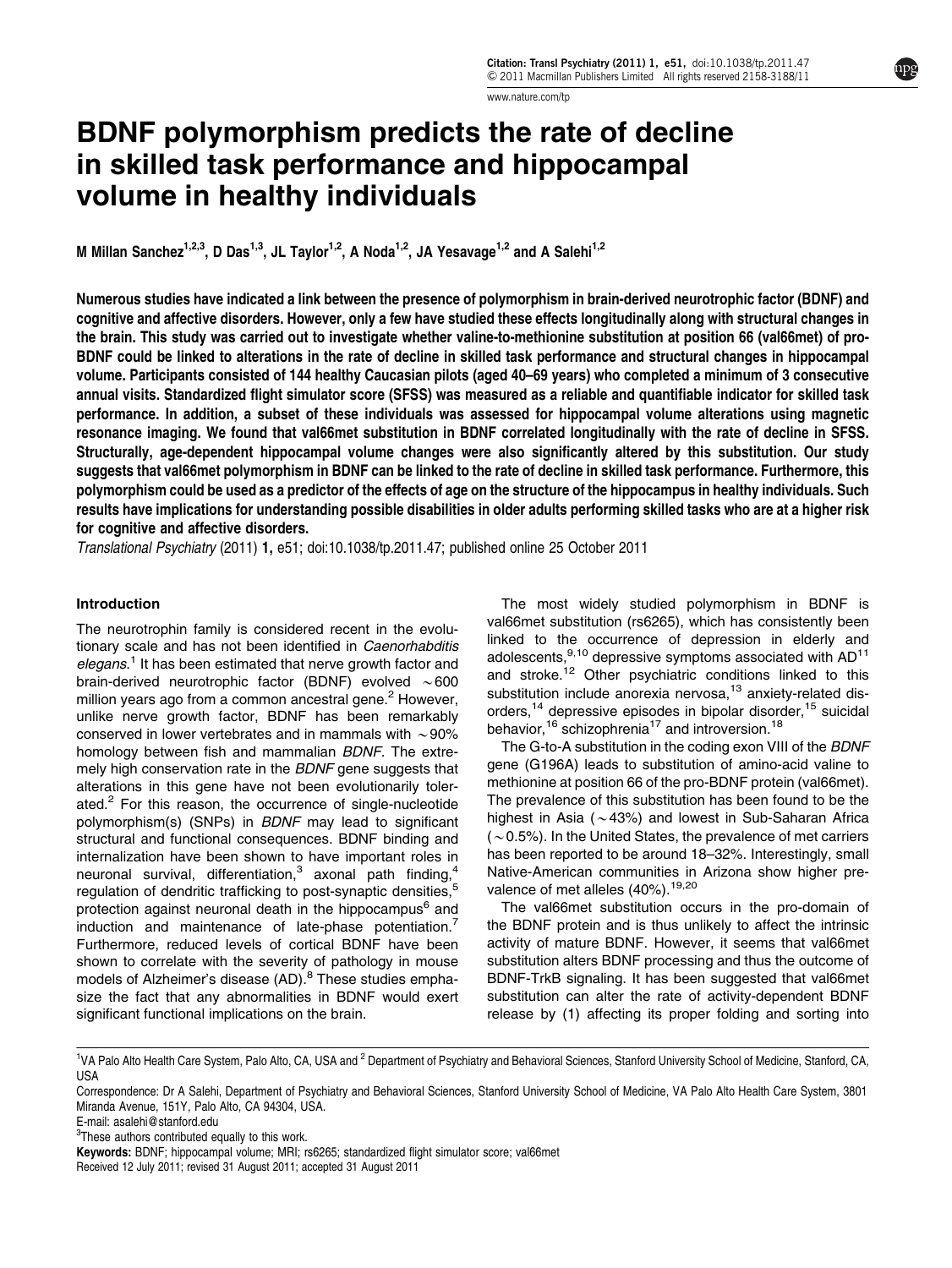

Figure 1 Schematic representation of possible mechanism by which val66met substitution in BDNF leads to failed activity-dependent release of BDNF or reduced intracellular transport. Val66met substitution changes the dynamics of interaction between BDNF and two important proteins: (1) Sortilin, is involved in intracellular sorting and pro-neurotrophin signaling. Val66met substitution leads to reduction of BDNF interaction with this protein, which results in mis-sorting into the constitutive secretory pathway instead of activity-dependent release. (2) Translin is a highly conserved protein involved in mRNA transport. An exon found in all BDNF mRNA splice variants contains a specific translin-binding region, which is essential for appropriate BDNF mRNA dendritic targeting. It has been shown that Val66met substitution diminishes BDNF mRNA interaction with translin, which leads to reduced translocation of BDNF mRNA to dendrites.

secretory vesicles and/or (2) reducing its intracellular distribution: Within the Golgi apparatus, BDNF can be sorted into regulated (activity dependent) or constitutive secretory pathways. Sortilin, a member of the vacuolar protein sorting 10 family, is highly enriched in the Golgi apparatus and has an important role in BDNF processing.<sup>[21](#page-6-0)</sup> Through binding to the pro-domain region of BDNF, sortilin has an important role in sorting BDNF into the regulated secretory pathway. The occurrence of val66met substitution in this region leads to a significant decrease in BDNF interaction with sortilin<sup>[21](#page-6-0)</sup> thereby mis-sorting of BDNF into the constitutive secretory instead of the regulated secretory pathway (Figure 1). In neurons, BDNF is not exclusively synthesized in the somata. It has been shown that fragments of BDNF mRNA are transported from [cell](#page-6-0) [body](#page-6-0) [to](#page-6-0) [dendrites](#page-6-0) [for](#page-6-0) [local](#page-6-0) synthesis.<sup>22</sup> BDNF gene expression is achieved by formations of two types of BDNF  $mRNA$ , those with short 3' untranslated region and others with long 3' untranslated region. The long 3' untranslated region of the BDNF mRNA is transported to the dendrites, whereas the short  $3'$  untranslated region remains within the cell body. $^{23}$  $^{23}$  $^{23}$  It has been suggested that by reducing interaction with translin, that is, an mRNA-binding protein, G-to-A substitution in the BDNF gene leads to failed translocation of BDNF mRNA to dendrites,<sup>[24](#page-6-0)</sup> thus reducing its intracellular distribution.

Owing to the critical role of BDNF in synaptic plasticity particularly in the hippocampus and the significant consequences of val66met substitution on BDNF processing and intracellular distribution, we asked whether this polymorphism can alter the rate of decline in skilled task performance along with changes in the hippocampal volume in the absence of any neurological or cognitive disorders.

**Translational Psychiatry**

<span id="page-1-0"></span>2

Multiple studies have suggested that abnormalities in production, transport and signaling of BDNF have a significant role in affective disorders.[25](#page-6-0) Volumetric brain alterations particularly in the hippocampus have also been linked to BDNF polymorphism.<sup>[26](#page-6-0)</sup> Using a meta-analysis of 399 healthy individuals, Hajek et al.<sup>[26](#page-6-0)</sup> reported a significant reduction in bilateral hippocampal volume in met carriers. Furthermore, Cathomas et al.<sup>[27](#page-6-0)</sup> studied the relationship between multiple SNPs on the BDNF gene and verbal episodic memory. From 55 SNPs studied, only val66met polymorphism correlated, showing poorer performance in met carriers.<sup>[28](#page-6-0)</sup> However, no study has investigated the correlation between skilled task performance in healthy individuals and BDNF polymorphisms. Such information could help us in understanding the complex physiology of cognitive and affective alterations associated with normal aging in older individuals attempting to perform skilled tasks such as driving, aviation or operating machinery.

This study was carried out to investigate whether val66met substitution in BDNF can (1) predict the rate of decline in performance of skilled tasks, (2) lead to structural alterations in the hippocampus and (3) alter the pattern of relationship between aging and hippocampal volume. To address these questions, we investigated the rate of decline in the skilled task of piloting an aircraft as determined by a standardized flight simulator score (SFSS). Standard flight simulation is a reliable and highly quantifiable method for measuring executive functions that are dependent on several aspects of cognition, in particular memory and attention, shown by a significant correlation between SFSS and cognition measured by CogScreen-AE.<sup>[29,30](#page-6-0)</sup>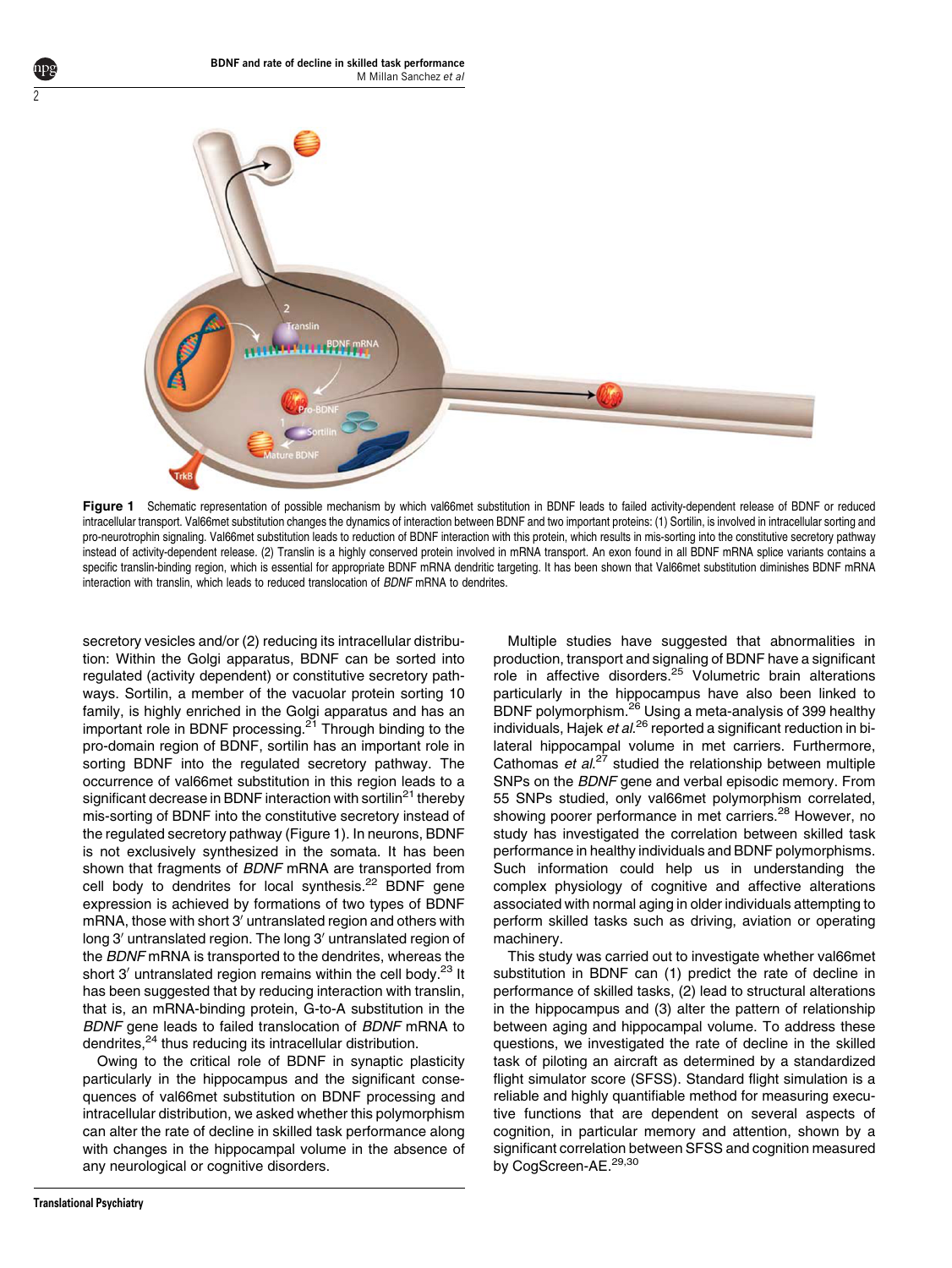<span id="page-2-0"></span>Table 1 Demographic information

| Parameter                                                    | Met carriers<br>(n = 55)       | <b>Non-met</b><br>carriers ( $n = 89$ ) |
|--------------------------------------------------------------|--------------------------------|-----------------------------------------|
| Age range (years)                                            | $42 - 69$                      | $40 - 69$                               |
| Age (mean $\pm$ s.d.)                                        | $56.8 \pm 0.9$                 | $57.1 \pm 0.9^*$                        |
| Education range (years)                                      | $13 - 20$                      | $12 - 20$                               |
| Education (mean $\pm$ s.d.)                                  | $17 \pm 0.2$                   | $17 \pm 0.2$ **                         |
| Apoε4 $(\%)$                                                 | 21 (38.0%)                     | 55 (62.0%)                              |
| Females (%)                                                  | 7(7.9%)                        | 15 (6.0%)                               |
| % Aviation expertise rating<br>VFR/IFR/CFII-ATP <sup>a</sup> | 25.4/58.2/16.3%                | 22.4/49.4/28.0%                         |
| Log hours range<br>Log hours (mean $\pm$ s.d.)               | 310-13000<br>$1913.8 \pm 2454$ | 310-13990<br>$2717.2 \pm 2845$          |

Abbreviations: BDNF, brain-derived neurotrophic factor; CFII/ATP, certified flight instructor/air transport planes; IFR, instrument flight rules; VFR, visual flight rules.  $*P - 0.7936$ 

The homozygous (met/met) and heterozygous (val/met) haplotypes of the BDNF rs6265 polymorphism were both included as met carriers. <sup>a</sup>IFR, allowed to fly using instruments for accurate navigation after at least 40 h of training. CFII/ATP, certified to fly air-transport planes. VFR, flying under visual conditions for pilots when first get a license and are restricted to flying only in good visibility conditions.

#### Materials and methods

Participants. Participants included 144 Caucasian pilots who completed a minimum of 3 annual visits (Table 1) as part of the ongoing longitudinal Stanford/VA Aviation Study, approved by the Institutional Review Board of Stanford University. After complete description of the study to the subjects, written informed consent was obtained. Enrollment criteria included age older than 40 years, current Federal Aviation Administration medical certificate and currently flying. The participants were either recreational pilots, certified flight instructors or civilian air-transport pilots. Upon enrollment, participants were assigned to one of three levels of expertise based on their Federal Aviation Administration proficiency rating: (1) least expertise: VFR (qualified to fly under visual flight rules only); (2) moderate expertise: IFR (also qualified to fly under instrument flight rules); and (3) most expertise: CFII or ATP (certified flight instructor for IFR students or rated for flying air-transport planes). Each rating requires progressively more advanced training and more hours of training. $31$  Participants were healthy as determined by their regular physical and mental examinations performed by trained physicians. The absence of cognitive impairment was confirmed by CogScreen-AE, that is, a computerized battery for screening and monitoring cognitive abilities relevant to flying.<sup>[32](#page-7-0)</sup>

Flight simulation. Standard flight simulation enabled us to investigate the ability to navigate an aircraft in a quantifiable and reproducible manner.<sup>[33](#page-7-0)</sup> We used a Frasca 141 flight simulator (Urbana, IL, USA), which simulates flying a small single-engine aircraft. Each individual went through six practice sessions and a 3-week break before the first baseline visit. The baseline visit and each visit thereafter consisted of morning and afternoon flights, 75-min in duration each, during which pilots had to face flight scenarios with emergency situations such as engine malfunctions and/or incoming air traffic. For each subsequent flight, several components were randomly varied and multiple versions of the flight scenario were presented to reduce learning of specific maneuvers and air traffic control messages. The scoring system produced 23 variables that measured a combination of the reaction time (in seconds) and deviations from ideal positions (altitude in feet, heading in degrees and airspeed in knots).<sup>[33](#page-7-0)</sup> Standardized Z-scores were computed to match different measurements. In addition, an overall flight performance summary score, that is, SFSS was computed. The scores collected represent the accuracy of executing the air traffic control commands, traffic avoidance, time to detect engine emergencies and executing a visual approach to landing. The primary measure of the outcome was the average rate of change per year in overall SFSS as determined by the slope of SFSS. Each flight simulation was followed by 40–60 min battery of cognitive tests including CogScreen AE.[32](#page-7-0) These tests were repeated annually.

Genotyping. Blood and saliva samples were collected during the first visit. We used an Illumina Bead Array platform (Illumina, San Diego, CA, USA) for highthroughput multiplexed SNP genotyping using Human 610 Quad gene chip. The system uses a high-density BeadArray technology in combination with an allele-specific extension, adapter ligation and amplification assay protocol.<sup>[34](#page-7-0)</sup> For quality control, Ilumina's BeadStudio Software (version 3.1) was used to validate the genotypes. Golden Helix SNP and Variation Suite (SVS Version 7.2.2, Bozeman, MT, USA) software was used for the analysis. As ApoE polymorphism markers were not present on HumanHap 650Y chip, a sample of the DNA was separately used for ApoE alleles determination, [35](#page-7-0) which led to successful genotyping in 98.6% of participants.

Imaging. Around one-third of participants (43 individuals) underwent structural magnetic resonance imaging (MRI) neuroimaging. From these, 65% (28 individuals) returned 1–2 times for follow-up imaging. The average time lag between the baseline simulator visit and the first MRI scan was 3.85 years (s.d.  $=$  3.0 years).

The MRI data were acquired at the Veterans Affairs Palo Alto Health Care System on a 1.5-T (General Electric Medical Systems, Milwaukee, WI, USA) MRI scanner. The following structural MRI sequences were performed on all participants using a standard head coil: (1) a spin-echo, sagittal localizer two-dimensional sequence of 5-mm thick slices; (2) a proton density and T2-weighted spin-echo MRI, repetition time/echo time1/echo time2 =  $5000/30/80$  ms, 51 oblique axial 3 mm slices covering the entire brain and angulated parallel to the long axis of the hippocampal formation (1.00  $\times$  1.00 mm<sup>2</sup> in plane resolution); and (3) three-dimensional spoiled gradient recalled acquisition in the steady state (GRASS) MRI of the entire brain, repetition time/echo time  $= 9/2$  ms, perpendicular to the long axis of the hippocampus.

The volume of the hippocampus was determined using high-dimensional brain warping software (Surgical Navigation Technologies, Louisville, CO, USA). The Surgical Navigation Technologies method has been validated and compared with manual tracing of the hippocampus before (left:  $r = 0.92$ ; right:  $r = 0.91$ ;  $n = 60$ ).<sup>[36](#page-7-0)</sup> This method, originally developed by

3

 $*$  $P = 0.6319$ .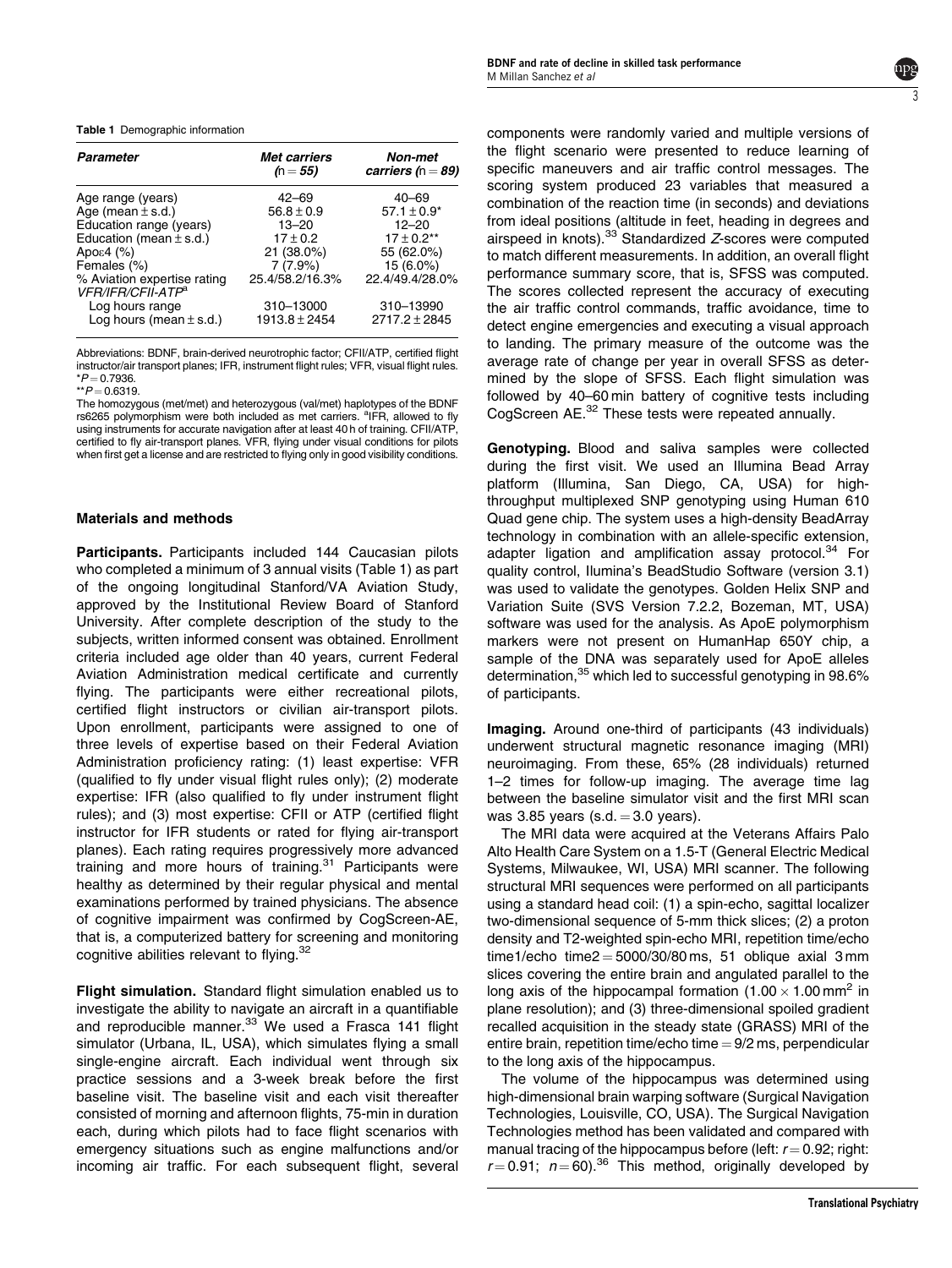Christensen et al., [37](#page-7-0) has been used in numerous studies on AD,<sup>[38,39](#page-7-0)</sup> aging<sup>[36,40,41](#page-7-0)</sup> and schizophrenia.<sup>[42](#page-7-0)</sup> The Surgical Navigation Technologies semi-automated technique involves manual placement of global and hippocampal landmarks, followed by automated atlas mapping. In this study, global landmarks were placed at external boundaries of the brain image (by manually adjusting the angle and dimension of a three-dimensional proportional box to fully enclose the brain). Next, 22 local landmarks were placed at the boundaries of the hippocampus: 1 at the head, 1 at the tail and 4 per image (that is, at the superior, inferior, medial and lateral boundaries) on 5 equally spaced images perpendicular to the long axis of the ipsilateral hippocampus. The automated hippocampal mapping algorithm applied a coarse transformation followed by a fine and fluid transformation to match the individual image to a template brain. The final output included numerical volumes of the right and left hippocampi. In this study, we report total hippocampal volumes, normalized to each subject's total intracranial volume.

Statistical analyses. The primary outcome for skilled task performance was SFSS.<sup>[31](#page-6-0)</sup> The average rate of change in SFSS was computed by calculating the slope of linear regression between SFSS and the number of three consecutive annual visits yielding a fitted slope. The analysis of variance and Student's t-tests were used to test the difference among met positive (met/val and met/met) and met negative (val/val) groups. A  $P$ -value  $< 0.05$  was considered significant.

## **Results**

Demographic characteristics. A total of 144 individuals underwent 3 consecutive annual flight simulations. Of these, 55 (38.2%) were met carriers (met/val or met/met) and 89 (61.8%) were non-met carriers (val/val). The prevalence of met carriers was close to demographics reported in healthy individuals.<sup>[43](#page-7-0)</sup> As shown in [Table 1](#page-2-0), met carriers and non-met carriers were demographically similar. No significant differences were found in age and education levels between the two groups [\(Table 1](#page-2-0)). Both groups had average of 17 years of education. ApoE genotyping showed that 52% of the participants were ApoE33, 25% ApoE34, 16.6% ApoE23, 2.77% ApoE44, 1.38% ApoE22 and 0.69% were ApoE24. We found no significant effects of ApoE4 alleles on the rate of decline of SFSS ( $t = -0.673$ ;  $P = 0.5020$ , d.f.  $= 140$ ) and hippocampal volume ( $t = 1.534$ ,  $P = 0.1286$ , d.f.  $= 84$ ).

Standard flight simulator score. Only the data derived from the first three consecutive annual visits were used for this part of study. The effect of polymorphisms in BDNF was investigated by quantifying the rate of decline in SFSS during three consecutive annual visits using a linear regression. The average rate of decline in SFSS over the next 2 years was significantly higher in met carriers than in non-met carriers (met carriers  $= -0.109 \pm 0.134$  ( $n = 55$ ), non-met carriers  $= -0.036 \pm 0.165$   $(n = 89)$ ,  $F = 7.696$ ,  $P = 0.0060$  (Figure 2).



Figure 2 The slope of the SFSS in individuals with and without val66met substitution. As shown, we found a significant (ANOVA,  $F = 7.696$ ,  $P = 0.0060$ ) reduction in the slope of flight simulator score in met carriers (mean  $\pm$  s.d., slope =  $-0.110 \pm 0.135$ ,  $n = 55$ ) compared with non-met carriers (slope =  $-0.036 \pm 0.165$ ,  $n = 89$ ) during the first 2 years of follow-up.

4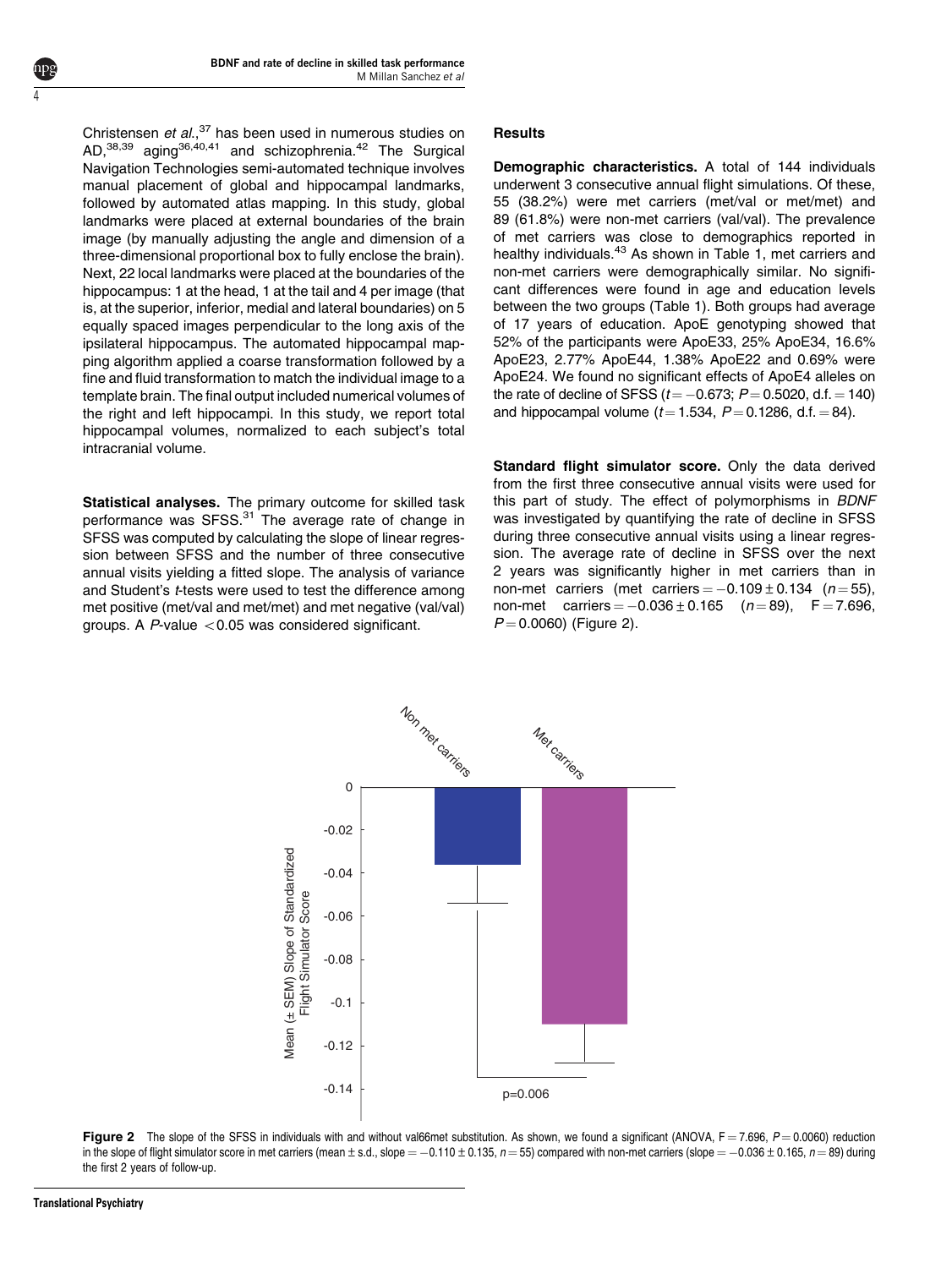BDNF and rate of decline in skilled task performance M Millan Sanchez et al



Figure 3 The total volume of the hippocampus (both left and right) in individuals with and without val66met substitution. No significant differences were found in the size of the hippocampus, before and after 65 years in non-met carriers (before  $65 = 100.0 \pm 9.63$  and after  $65 = 100.556 \pm 10.265$ : F = 0.031, P-value = 0.8610). However, there was a significant reduction in the size of the hippocampus in met carriers after the age of 65 years (before  $65 = 104.654 \pm 9.938$  and after  $65 = 90.918 \pm 6.522$ ,  $F = 17.53$ , P-value  $= 0.0001$ ). As the result, we found a significant difference in the size of the hippocampus after the age of 65 years between met carriers and non-met carriers (F  $=$  7.207, P-value  $=$  0.014). The number of individuals in their sixth, seventh and eighth decades of life were 15, 15 and 6 among met carriers and 19, 26 and 5 among non-met carriers, respectively.

Effects of flight experience. No significant differences were found in mean log hours of flight between met and nonmet carriers (met carriers =  $1913.7 \pm 2454$  h; non-met carriers =  $2717.2 \pm 2845$  h,  $t$ -value = 1.733,  $P = 0.0852$ , d.f. = 142). To further test the possible effects of experience on the results, we compared a subgroup of individuals with very similar log hours (met carriers =  $559.9 \pm 184.81$  h, non-met carriers = 589.77  $\pm$  197.77 h). Our investigation showed a significant difference ( $P = 0.0043$ ,  $t$ -value = 2.974, d.f. = 56) in the average rate of decline in SFSS for met carriers compared with non-met carriers, indicating that the difference in the slope of the SFSS was not significantly influenced by flight experience.

Hippocampal volume. The total volume of the entire hippocampus (right plus left) normalized to the total intracranial volume was quantified in one-third of individuals during the course of the study.

Cross-sectional analysis. The total volume of the hippocampus was compared between met and non-met carriers. We found no significant effects of val66met substitution on the average hippocampal size for all visits (met-carriers  $=$  $5.042 \pm 0.552$  cm $^3$ ,  $n$   $=$  19, non-met carriers  $=$   $5.026 \pm 0.487$  cm $^3$  $n = 24$ , F  $= 0.047$ , P  $= 0.8290$ ). We also investigated the link between hippocampal volume and SFSS and found no significant correlation between the two parameters  $(r = -0.101, P = 0.346)$ , which was not affected by BDNF polymorphism (met carriers,  $r = -0.058$ ,  $P = 0.7290$ , nonmet carriers  $r = -0.117$ ,  $P = 0.4140$ .

It has been shown that there is a negative correlation between hippocampal volume and age in healthy individuals.[44](#page-7-0) The question was raised whether val66met substitution can alter the pattern of relationship between hippocampal volume and age. Although we found no significant correlation between the age at MRI and the volume of hippocampus in non-met carriers  $(r = -0.178, P = 0.2639)$ , a significant negative correlation was detected between the two among met carriers ( $r = -0.447$ ,  $P = 0.0150$ ). Furthermore, the slope of the age-related decline in hippocampal volume in met carriers (slope  $= -0.038$ ) was two folds higher than that in non-met carriers (slope  $= -0.016$ ) (Figure 3). Our results also showed that atrophy of the hippocampus became significant after the age of 65 years. Unlike non-met carriers who showed no difference in hippocampal volume before and after the age of 65 years, we found a significant shrinkage in hippocampal volume among met carriers after the age of 65 years [\(Figure 4\).](#page-5-0)

Longitudinal analysis. Around 65% ( $n = 28$ ) of participants who underwent MRI, returned an average of  $4.36 \pm 2.78$ years later for follow-up imaging. The slope of hippocampal volume alterations for each individual was computed. The average slope of hippocampal volume alterations was quantified longitudinally among met carriers ( $n = 12$ ) and non-met carriers ( $n = 16$ ), even though the follow-up interval was not consistent. We found no significant effects of val66met substitution on the rate of decline in hippocampal volume  $(r = -0.089, P = 0.6500,$  met carriers =  $-0.105 \pm 0.124$  and non-met carriers  $= -0.084 \pm 0.118$ ).

### **Discussion**

In this study, we found that val66met substitution in BDNF could predict the rate of decline in skilled task performance in middle-aged and older healthy individuals. Furthermore, the rate of decline in hippocampal volume could be significantly affected by this substitution. These results are consistent with a significant reduction in hippocampal volume after the age of 65 years in met carriers as compared with non-met carriers, reported here.

5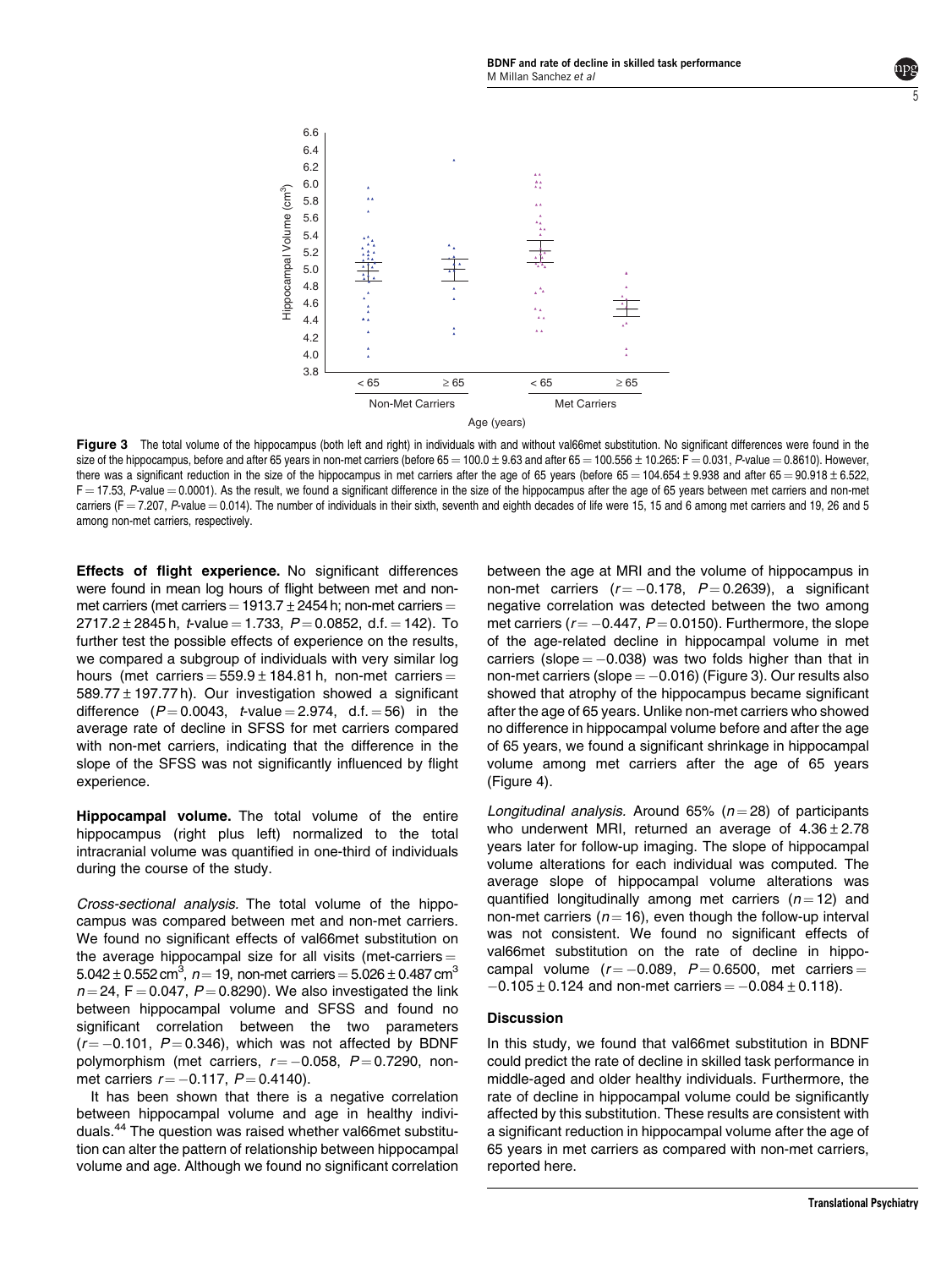



Figure 4 The relationship between the total volume of the hippocampus and the age and the effects of val66met substitution. Using a polynomial fitting curve, we found a  $(r = -0.447, P = 0.0150)$  correlation between age and the volume of the hippocampus in met carriers. No such correlation was found in non-met carriers ( $r = -0.178$ ,  $P = 0.2639$ ). Furthermore, the slope of the regression in met carriers (slope = -0.038) was twice the value of the slope of regression in non-met carriers (slope = -0.016).

Our finding of a two-fold increase in the rate of decline in SFSS among met carriers during the first 2 years of follow-up is consistent with the poorer performance and functioning of met carriers described by Egan et al..<sup>[45](#page-7-0)</sup> The negative effect of val66met substitution on the hippocampus and synaptic activity has been supported by decreased levels of N-acetylaspartate, an intracellular marker for neuronal and synaptic structural integrity.<sup>[46](#page-7-0)</sup> Furthermore, it has been shown that met carrier individuals show lower hippocampal activity than do non-met carriers during encoding and retrieval activities.<sup>[47](#page-7-0)</sup> This is supported by a number of studies reporting 11–15% reduction in the volume of hippocampus in healthy individuals with val66met substitution.<sup>[48–52](#page-7-0)</sup> The effect of age on hippocampal volume in met carriers has also been described in association with changes in the amygdala.<sup>[53](#page-7-0)</sup> Our results are also in concordance with studies that showed no effects of val66met substitution on hippocampal volume in younger adults[.47](#page-7-0) Interestingly, val66met substitution leads to lower scores in episodic memory in schizophrenic patients when compared with their healthy relatives.<sup>[54](#page-7-0)</sup> Finally, as already noted, BDNF abnormalities have been associated with affective abnormalities, which in turn might affect motivation and performance on cognitive tests and skilled tasks.

We did not find a significant correlation between SFSS and hippocampal volume in our healthy participants. This could be due to two reasons: (1) executive functioning is not solely dependent on the hippocampus. Multiple other brain structures and circuits have vital roles in this function and (2) measurements of hippocampal volume and SFSS, for each individual, were determined at different intervals, which would make it difficult to detect a significant correlation.

Although the direct consequences of val66met substitution on BDNF levels remain to be clarified, there are a number of studies that suggest molecular mechanisms by which it could lead to a more severe decline in executive function and reduced hippocampal volume. Postmortem examination of the parietal cortex of AD patients has shown  $>70\%$  decrease in BDNF mRNA<sup>[55](#page-7-0)</sup> and 40% decrease in pro-BDNF levels.<sup>[56](#page-7-0)</sup>

<span id="page-5-0"></span>6

The role of met alleles on cognition in AD has been controversial. It has been reported that the frequency of A alleles (met) in a Japanese AD population was lower than that of controls by 5%.<sup>[57](#page-7-0)</sup> In the Mainland Chinese Han population, although a similar frequency of A alleles was found among AD and controls, they reported a higher frequency of A alleles in ApoE4 female carriers with AD.<sup>[58](#page-7-0)</sup> However, multiple studies have failed to find higher frequency of A alleles in AD.<sup>59-62</sup> These controversial results might be explained by additional polymorphism(s) that may have a role in the occurrence of AD. One example is the C270T polymorphism in the non-coding area of the BDNF gene, which has been linked to a higher risk of AD in a Japanese population.<sup>[63](#page-7-0)</sup> In addition, the presence of several polymorphisms might have synergic effects on the occurrence of cognitive dysfunction. As mentioned above, Bian et al.<sup>[58](#page-7-0)</sup> found a higher frequency of val66met substitution in AD patients only in female ApoE4 carriers subgroup.

Our finding of the relationship between decline in skilled task function and val66met polymorphism may have important implications for intervention. BDNF has a major role in activity-dependent plasticity in the hippocampus.<sup>[64,65](#page-7-0)</sup> Indeed, BDNF null mice show pronounced synaptic fatigue in CA1 synapses during high-frequency stimulation, reduced number of docked vesicles and decline in synaptic markers in this area.<sup>[66](#page-7-0)</sup> Accordingly, *BDNF* gene delivery has been shown to reverse neuronal atrophy and cognitive deficits in aged primates and rodent models of AD.<sup>[67](#page-7-0)</sup> Furthermore, BDNF knockout mice show decreased serotonergic axonal terminals, reduced levels of 5-HT and its metabolite (5-HIAA) in the hippocampus<sup>[68](#page-7-0)</sup> and increased depression-like behaviors.<sup>[69](#page-7-0)</sup> As val66met polymorphism leads to decreased levels of activity-dependent BDNF release,<sup>[45](#page-7-0)</sup> strategies to therapeutically increase BDNF levels including gene therapy and/or the use of small molecules binding to NTRK2 receptors<sup>[70](#page-7-0)</sup> might have successful outcome in treating depression and its associated cognitive deficits than selective serotonin reuptake inhibitors (SSRIs) that would target one particular system. There is already evidence that different anti-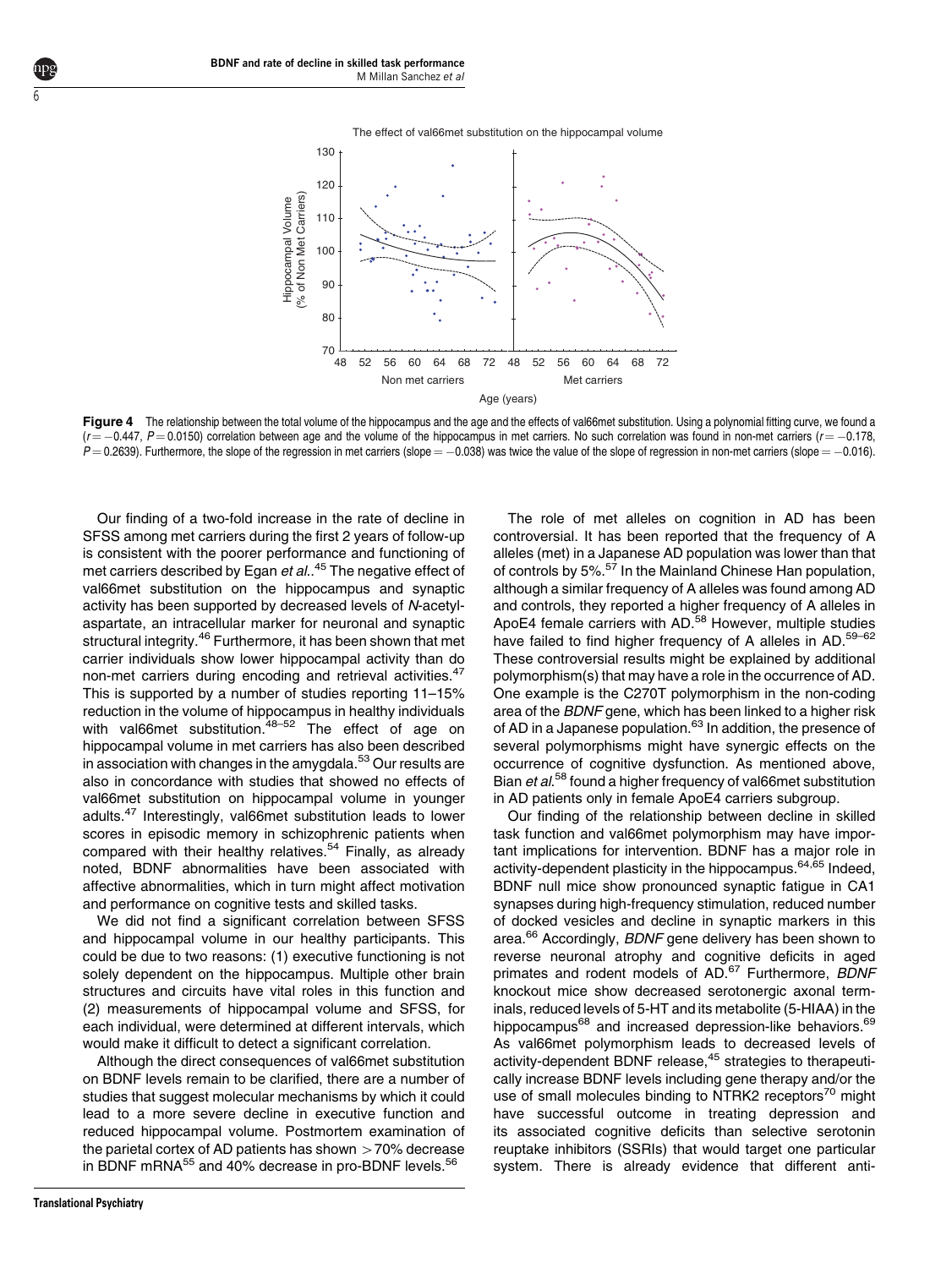7

<span id="page-6-0"></span>depressive therapies including antidepressants,<sup>71</sup> electro-convulsive therapy<sup>[72](#page-7-0)</sup> and repetitive transcranial magnetic stimulation<sup>73</sup> have all shown to increase BDNF levels in animal models of depression. Thus, there is the possibility that further research in therapeutics might lead to better treatments for cognitive and affective disorders.

There are a number of limitations to this study. First, for quantification of skilled task performance and decline in SFSS, we followed the participants for three consecutive annual visits. There is no doubt that much longer follow-ups and bigger samples size are required to better define the trend and confirm the link with val66met polymorphism. Second, only about a third of individuals enrolled in this study had neuroimaging for hippocampal volume alterations. Similar to the first point, larger sample size and measurement in multiple consecutive annual visits are required to confirm our findings. Having a larger group would help us to better determine the role of other factors such as gender, ethnicity, presence of other polymorphisms and expertise on the effects of val66met substitution on both cognition and brain structural changes that may impact SFSS.

Testing executive function in this study was performed using a flight simulator. Although the result of this study might have some implication for performance in pilots, it may also reflect age-dependent alterations in executive functions in the general public performing any skilled tasks that involve working with complex machinery. Thus, we anticipate the need of a larger longitudinal study using additional means of simulations.

In conclusion, we found that the val66met substitution was able to predict the rate of regression in SFSS and may be considered as a tool to evaluate the longitudinal decline in cognitive functioning of healthy individuals. Furthermore, it seems to modify the nature of the relationship between age and hippocampal volume. Careful genetic and neurochemical studies of BDNF may eventually lead to therapeutic interventions of benefit to older adults with cognitive and affective disorders.

#### Conflict of interest

The authors declare no conflict of interest.

Acknowledgements. This research was supported by the Department of Veterans Affairs' War Related Illness and Injury Study Center (WRIISC), the Sierra-Pacific VA Advanced Fellowship Program in Mental Illness Research and Treatment and Medical Research Service, NIA grants R37 AG12713, P30 AG17824, R01AG021632 andP41 RR023953. These sponsors solely provided financial support or facilities to conduct the study. We are very grateful to Mrs Persia Salehi for her professional graphic work ([Figure 1\) and to Dr Margaret Fahnestock,](#page-1-0) [McMaster University, Canada, for the critical reading of this manuscript.](#page-1-0)

- 1. Chao MV. Trophic factors: an evolutionary cul-de-sac or door into higher neuronal function? J Neurosci Res 2000; 59: 353–355.
- 2. Gotz R, Raulf F, Schartl M. Brain-derived neurotrophic factor is more highly conserved in structure and function than nerve growth factor during vertebrate evolution. J Neurochem 1992; 59: 432–442.
- 3. Reichardt LF. Neurotrophin-regulated signalling pathways. Philos Trans R Soc Lond B Biol Sci 2006; 361: 1545–1564.
- 4. Zhang X, Poo MM. Localized synaptic potentiation by BDNF requires local protein synthesis in the developing axon. Neuron 2002; 36: 675–688.
- 5. Nakata H, Nakamura S. Brain-derived neurotrophic factor regulates AMPA receptor trafficking to post-synaptic densities via IP3R and TRPC calcium signaling. FEBS Lett 2007; 581: 2047–2054.
- 6. Pringle AK, Sundstrom LE, Wilde GJ, Williams LR, Iannotti F. Brain-derived neurotrophic factor, but not neurotrophin-3, prevents ischaemia-induced neuronal cell death in organotypic rat hippocampal slice cultures. Neurosci Lett 1996; 211: 203–206.
- 7. Korte M, Carroll P, Wolf E, Brem G, Thoenen H, Bonhoeffer T. Hippocampal long-term potentiation is impaired in mice lacking brain-derived neurotrophic factor. Proc Natl Acad Sci USA 1995; 92: 8856–8860.
- 8. Peng S, Garzon DJ, Marchese M, Klein W, Ginsberg SD, Francis BM et al. Decreased brain-derived neurotrophic factor depends on amyloid aggregation state in transgenic mouse models of Alzheimer's disease. J Neurosci 2009; 29: 9321–9329.
- 9. Hwang JP, Tsai SJ, Hong CJ, Yang CH, Lirng JF, Yang YM. The Val66Met polymorphism of the brain-derived neurotrophic-factor gene is associated with geriatric depression. Neurobiol Aging 2006; 27: 1834–1837.
- 10. Goodyer IM, Croudace T, Dudbridge F, Ban M, Herbert J. Polymorphisms in BDNF (Val66Met) and 5-HTTLPR, morning cortisol and subsequent depression in at-risk adolescents. Br J Psychiatry 2010; 197: 365–371.
- 11. Borroni B, Archetti S, Costanzi C, Grassi M, Ferrari M, Radeghieri A et al. Role of BDNF Val66Met functional polymorphism in Alzheimer's disease-related depression. Neurobiol Aging 2009; 30: 1406–1412.
- 12. Kim JM, Stewart R, Kim SW, Yang SJ, Shin IS, Kim YH et al. BDNF genotype potentially modifying the association between incident stroke and depression. Neurobiol Aging 2008; 29: 789–792.
- 13. Ribases M, Gratacos M, Armengol L, de Cid R, Badia A, Jimenez L et al. Met66 in the brain-derived neurotrophic factor (BDNF) precursor is associated with anorexia nervosa restrictive type. Mol Psychiatry 2003; 8: 745–751.
- 14. Chen ZY, Jing D, Bath KG, Ieraci A, Khan T, Siao CJ et al. Genetic variant BDNF (Val66Met) polymorphism alters anxiety-related behavior. Science 2006; 314: 140–143.
- 15. Hosang GM, Uher R, Keers R, Cohen-Woods S, Craig I, Korszun A et al. Stressful life events and the brain-derived neurotrophic factor gene in bipolar disorder. J Affect Disord 2010; 125: 345–349.
- 16. Sarchiapone M, Carli V, Roy A, Iacoviello L, Cuomo C, Latella MC et al. Association of polymorphism (Val66Met) of brain-derived neurotrophic factor with suicide attempts in depressed patients. Neuropsychobiology 2008; 57: 139–145.
- 17. Gratacos M, Gonzalez JR, Mercader JM, de Cid R, Urretavizcaya M, Estivill X. Brainderived neurotrophic factor Val66Met and psychiatric disorders: meta-analysis of casecontrol studies confirm association to substance-related disorders, eating disorders, and schizophrenia. Biol Psychiatry 2007; 61: 911–922.
- 18. Terracciano A, Martin B, Ansari D, Tanaka T, Ferrucci L, Maudsley S et al. Plasma BDNF concentration, Val66Met genetic variant and depression-related personality traits. Genes Brain Behav 2010; 9: 512–518.
- 19. Shimizu E, Hashimoto K, Iyo M. Ethnic difference of the BDNF 196G/A (val66met) polymorphism frequencies: the possibility to explain ethnic mental traits. Am J Med Genet B Neuropsychiatr Genet 2004; 126B: 122–123.
- 20. Petryshen TL, Sabeti PC, Aldinger KA, Fry B, Fan JB, Schaffner SF et al. Population genetic study of the brain-derived neurotrophic factor (BDNF) gene. Mol Psychiatry 2010; 15: 810–815.
- 21. Chen ZY, Ieraci A, Teng H, Dall H, Meng CX, Herrera DG et al. Sortilin controls intracellular sorting of brain-derived neurotrophic factor to the regulated secretory pathway. J Neurosci 2005; 25: 6156–6166.
- 22. Horch HW. Local effects of BDNF on dendritic growth. Rev Neurosci 2004; 15: 117–129.
- 23. An JJ, Gharami K, Liao GY, Woo NH, Lau AG, Vaneyski F et al. Distinct role of long 3' UTR BDNF mRNA in spine morphology and synaptic plasticity in hippocampal neurons. Cell 2008; 134: 175–187.
- 24. Chiaruttini C, Vicario A, Li Z, Baj G, Braiuca P, Wu Y et al. Dendritic trafficking of BDNF mRNA is mediated by translin and blocked by the G196A (Val66Met) mutation. Proc Natl Acad Sci USA 2009; 106: 16481–16486.
- 25. Hashimoto K. Brain-derived neurotrophic factor as a biomarker for mood disorders: an historical overview and future directions. Psychiatry Clin Neurosci 2010; 64: 341-357.
- 26. Hajek T, Kopecek M, Höschl C. Reduced hippocampal volumes in healthy carriers of brainderived neurotrophic factor Val66Met polymorphism: meta-analysis. World J Biol Psychiatry 2011; advance online publication 4 July 2011 (e-pub ahead of print).
- 27. Cathomas F, Vogler C, Euler-Sigmund JC, de Quervain DJ, Papassotiropoulos A. Finemapping of the brain-derived neurotrophic factor (BDNF) gene supports an association of the Val66Met polymorphism with episodic memory. Int J Neuropsychopharmacol 2010; 13: 975–980.
- 28. Chen L, Lawlor DA, Lewis SJ, Yuan W, Abdollahi MR, Timpson NJ et al. Genetic association study of BDNF in depression: finding from two cohort studies and a metaanalysis. Am J Med Genet B Neuropsychiatr Genet 2008; 147B: 814–821.
- 29. Yesavage JA, Taylor JL, Mumenthaler MS, Noda A, O'Hara R. Relationship of age and simulated flight performance. J Am Geriatr Soc 1999; 47: 819–823.
- 30. Taylor JL, O'Hara R, Mumenthaler MS, Yesavage JA. Relationship of CogScreen-AE to flight simulator performance and pilot age. Aviat Space Environ Med 2000; 71: 373–380.
- 31. Taylor JL, Kennedy Q, Noda A, Yesavage JA. Pilot age and expertise predict flight simulator performance: a 3-year longitudinal study. Neurology 2007; 68: 648–654.